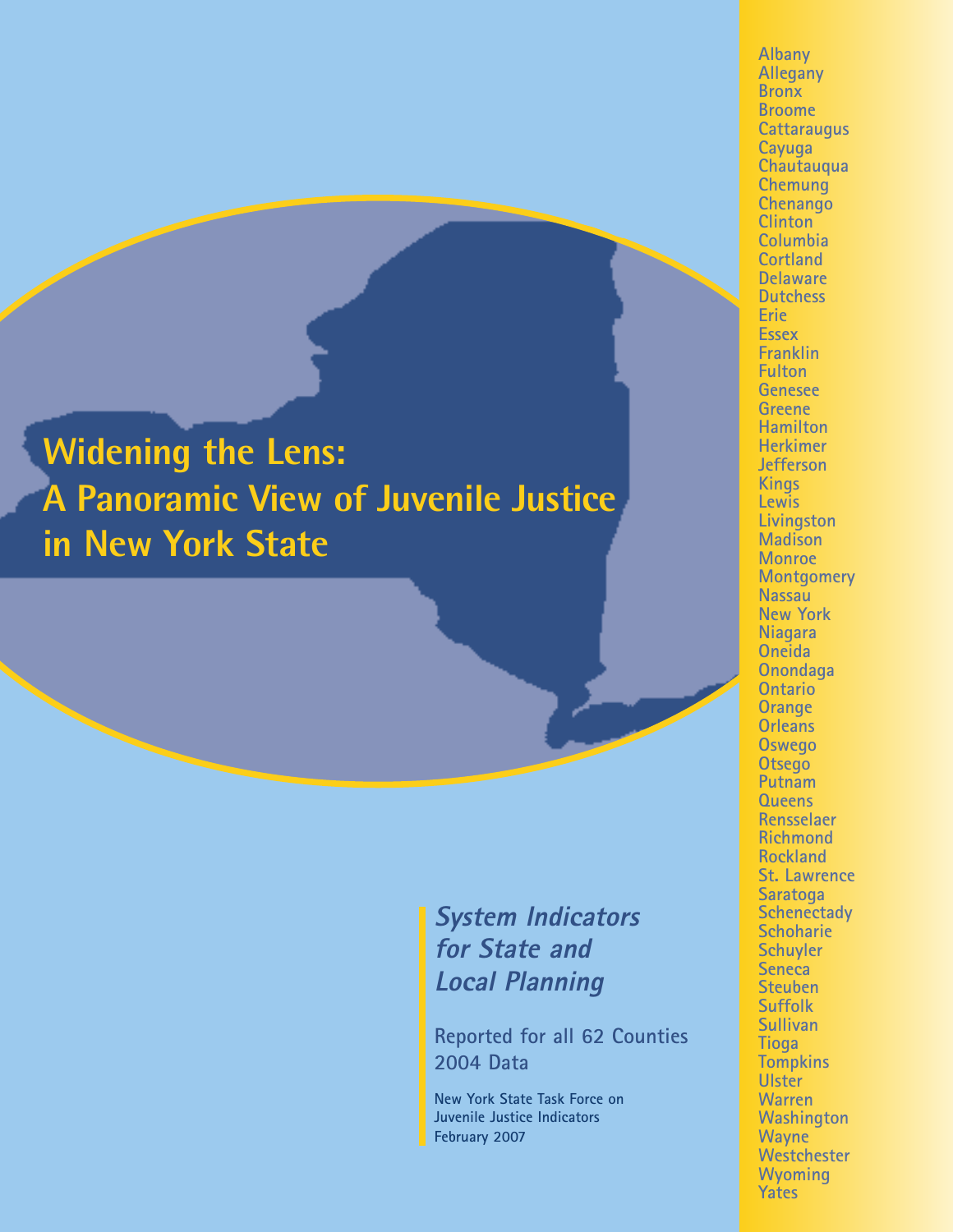## **New York State Task Force on Juvenile Justice Indicators**

### **Co-Chairs**

Ed Ausborn Deputy Commissioner, Rehabilitation Services, New York State Office of Children and Family Services

Nancy Martinez Director of Strategic Planning and Development, New York State Office of Children and Family Services

### **Vera Institute of Justice Staff**

Derek Coursen Sara Mogulescu Annie Salsich Arnold Son

### **Members**

Maria Barrington New York State Office of Court Administration

Michael Benvenuto Columbia County Probation Department

Patricia Brennan New York City Department of Probation

Lillian Denton New York State Office of Children and Family Services

### Roger Kelly

Juvenile Detention Association of New York State

### Toni Lang

New York State Council on Children and Families

### Sharon Lansing

New York State Division of Criminal Justice Services

### Jane Lynch

New York State Office of Children and Family Services

### Michael Magnani

New York State Office of Court Administration

### Michael Piazza

Putnam County Department of Social Services and Mental Health, and the Youth Bureau

### Judith Pincus

New York City Department of Juvenile Justice

### Theresa Portelli

New York State Office of Children and Family Services

### Eileen Rice

New York State Office of Children and Family Services

### Ronald Richter

New York City Administration for Children's Services

### Terry Salo

New York State Division of Criminal Justice Services

Mary Ellen Still Dutchess County Probation Department

### The Honorable Sharon Townsend Eighth Judicial District

### Norma Tyler

New York State Division of Probation and Correctional Alternatives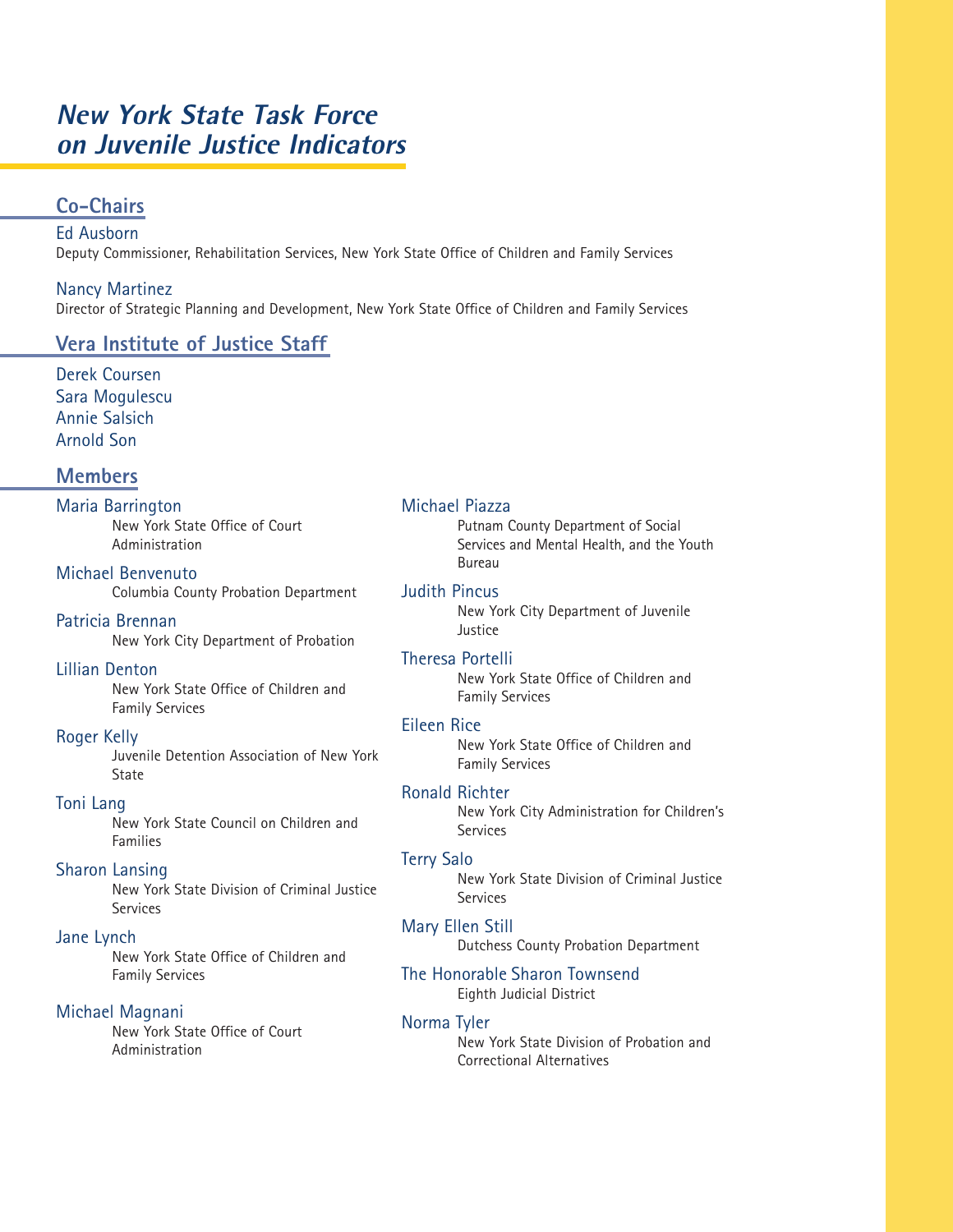## **Executive Summary**

S in many other states, New York's juvenile justice system is fragmented across a number<br>of agencies. Each of these agencies plays its respective role at the county level, collecting<br>and reporting data to one or more state of agencies. Each of these agencies plays its respective role at the county level, collecting and reporting data to one or more state agencies in the process. Although a wealth of data is therefore available, until now it has not been reported back to the counties in a systematic way designed to inform local planning.

In April 2005, the New York State Office of Children and Family Services established the New York State Task Force on Juvenile Justice Indicators and asked it to examine the available data to develop a set of statewide indicators that could provide county and state officials with a comprehensive picture of the juvenile justice system. This report—the outcome of that process presents the first multi-agency set of juvenile justice indicators for the state of New York.

The report identifies and calculates key data—indicators—in five central areas of the juvenile justice system: arrest, referral to court, detention, court processing, and disposition. These indicators provide insight into how state and local juvenile justice systems operate, from arrest through disposition, and how local systems compare across county lines. It is the hope of Task Force members that this information—and annual reports to follow—will empower stakeholders at every level to conduct collaborative systemwide analyses, identify areas ripe for reform, and design and implement appropriate responses.

Three sections are included in this report. Section I describes each of the five system areas, provides a synopsis of the indicators for each area, and highlights some initial observations revealed by 2004 data. These observations are provided as examples to stimulate stakeholders to examine the data themselves with an eye toward local needs and concerns. The sample observations include, but are not limited to, the following:

- The proportion of juvenile delinquency cases that are referred to court—whether immediately or after an attempt at diversion—varies dramatically statewide, from 19 to 91 percent.
- $\blacksquare$  The highest rates of juvenile delinquency detention usage are clustered in, but not limited to, large counties that have a secure facility in their jurisdiction.
- $\blacksquare$  The disproportionate representation of black youth increases as youth advance through the juvenile justice system.
- $\blacksquare$  Median processing times (from petition to disposition) in juvenile delinquency original court petitions vary widely from county to county, from 22 to 120 days.
- $\blacksquare$  In large counties, the proportion of juvenile delinguency placements (from original petitions) that involve a felony adjudication ranges from 36 to 73 percent.

Section II presents statewide aggregate juvenile justice indicators. Section III provides local-level data for each of the state's 62 counties.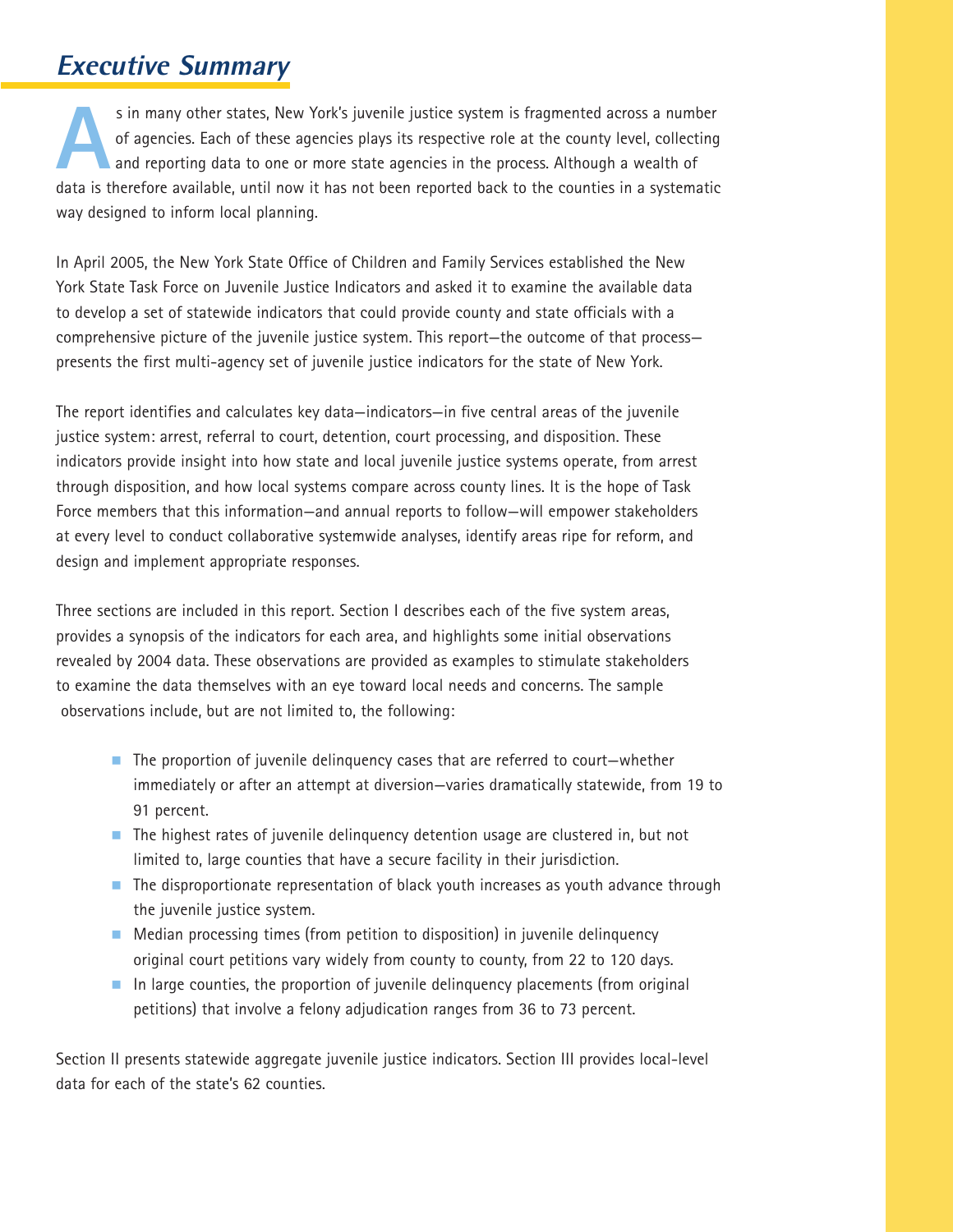## **Table of Contents**

| A Systemwide Approach to Juvenile Justice Planning-                       |                          |
|---------------------------------------------------------------------------|--------------------------|
| Section I: Synopsis and Analysis of the Indicators: What Do They Show Us? |                          |
| Arrest                                                                    |                          |
| <b>Referral to Court-</b>                                                 |                          |
| <u> 1989 - Johann Barbara, martxa alemaniar arg</u><br>Detention          |                          |
| <b>Court Processing</b>                                                   | 9                        |
| <b>Disposition</b>                                                        |                          |
| Section II: The Complete Set of System Indicators-                        | $\blacktriangleright$ 16 |
| <b>Section III: County Snapshots-</b>                                     | $\blacktriangleright$ 39 |

**Appendix: Data Sources and Notes on Indicators**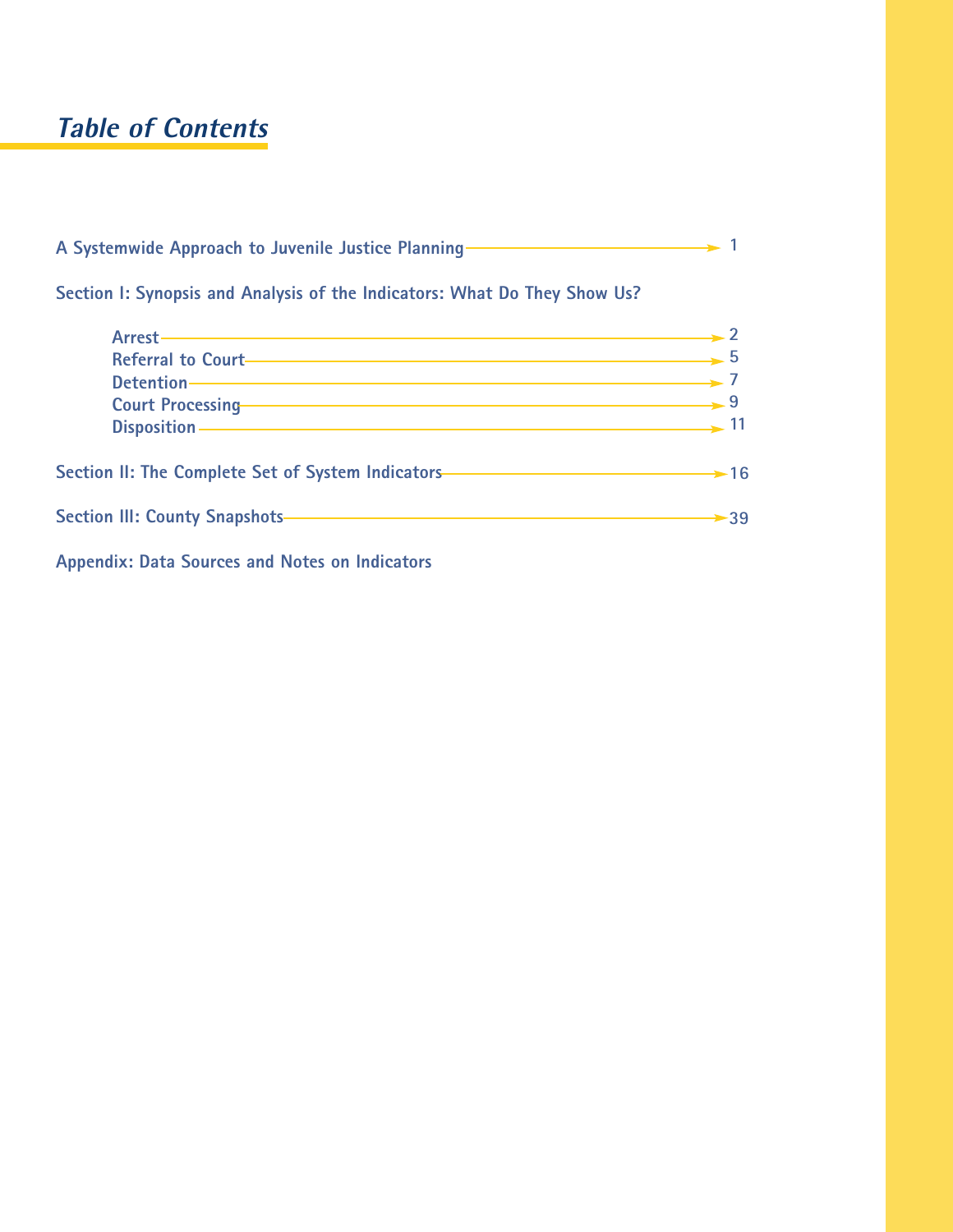## **A Systemwide Approach to Juvenile Justice Planning**

In April 2005, the New York State Office of Children and Family Services (OCFS) established the New York State Task Force on Juvenile Justice Indicators and charged it with developing a set of indicators to support juvenil n April 2005, the New York State Office of Children and Family Services (OCFS) established the New York State Task Force on Juvenile Justice Indicators and charged it with developing a set of indicators to support juvenile justice planning across the state.<sup>1</sup> The Task Force's membership is drawn from a variety Services, the Division of Probation and Correctional Alternatives, the Office of Court Administration, the Juvenile Detention Association of New York State, the Council on Children and Families, local probation and social services agencies, mental health commissioners, family court judges, and the New York City Department of Juvenile Justice.

An indicator is a statistic that provides insight into an organization's work or the environment in which it operates. Effective indicators can be used in a variety of ways. Among other things, they can help oversight bodies monitor systems and, when necessary, correct system assumptions or standards; alert managers to demographic shifts or policy changes impacting a system; and provide benchmarks for stakeholders interested in improvement and reform. Although interest in system indicators has grown in every area of public administration in recent times, the juvenile justice field has yet to develop a strong tradition of using them.

This report presents the first-ever set of statewide juvenile justice system indicators for New York State. These indicators represent data collected from stakeholder agencies throughout the system, reflecting each of five points within juvenile justice operations: arrest, referral to court, detention, court processing, and disposition. Combined, these data present an unprecedented panoramic view of the state's juvenile justice system, which may be examined county by county or as state, New York City, and non-New York City totals. It is important to note, however, that while this consolidated information represents the first systemwide snapshot of juvenile justice in New York State, the information comes from a collection of state agencies that do not necessarily follow identical reporting protocols. In other words, the data is juxtaposed, not integrated.

This report is expected to be the first in an ongoing series. The Task Force plans to release an updated, Internet-accessible version each year, based on the most recent data available. The annual format will have the additional benefit of helping juvenile justice stakeholders draw conclusions about trends over time.

For ease of use, the report is organized into three sections and an appendix. Section I offers a synopsis of the indicators and highlights some key analytical observations. The highlighted observations are not comprehensive. Rather, they are provided to stimulate analysts' and policymakers' own use of the data presented in the subsequent sections. Section II presents the combined set of juvenile justice indicators for all 62 counties, using 2004 data, the most recent year comprehensive statistics were available at the time of the Task Force's launch. Section III provides standardized county-level synopses of the indicators. This provides local stakeholders with an opportunity to explore and analyze their system in more detail as well as compare their system to those of other counties. Finally, the appendix contains information regarding data sources, conceptual definitions, and important reporting limitations of the indicators.

One limitation to be noted early on is that 2004 arrest and detention data for New York City is not included in this report. A key organizing principle of the Task Force's work was that data should be comparable across different counties. For this reason, the Task Force selected indicators drawn from statewide data systems; this ensures that data for all counties conform to a tightly standardized structure. The New York City Police Department and the New York City Department of Juvenile Justice both collect extensive and high quality juvenile arrest and detention data. However, at the time this report was produced, neither agency was using data systems that matched the statewide reporting systems. Because of the structural difference, the New York City agencies' data are not included here.

<sup>1</sup> Through a grant from OCFS, the Vera Institute of Justice (Vera) worked in collaboration with OCFS to convene the Task Force and then played an active role to support the deliberative process. Vera staff facilitated Task Force meetings and provided technical support in the development of statewide indicators by requesting and analyzing state data, compiling draft indicators for the first year of dissemination, and generally supporting the group in establishing the outlines of a strategy under which the state will analyze and disseminate the data going forward.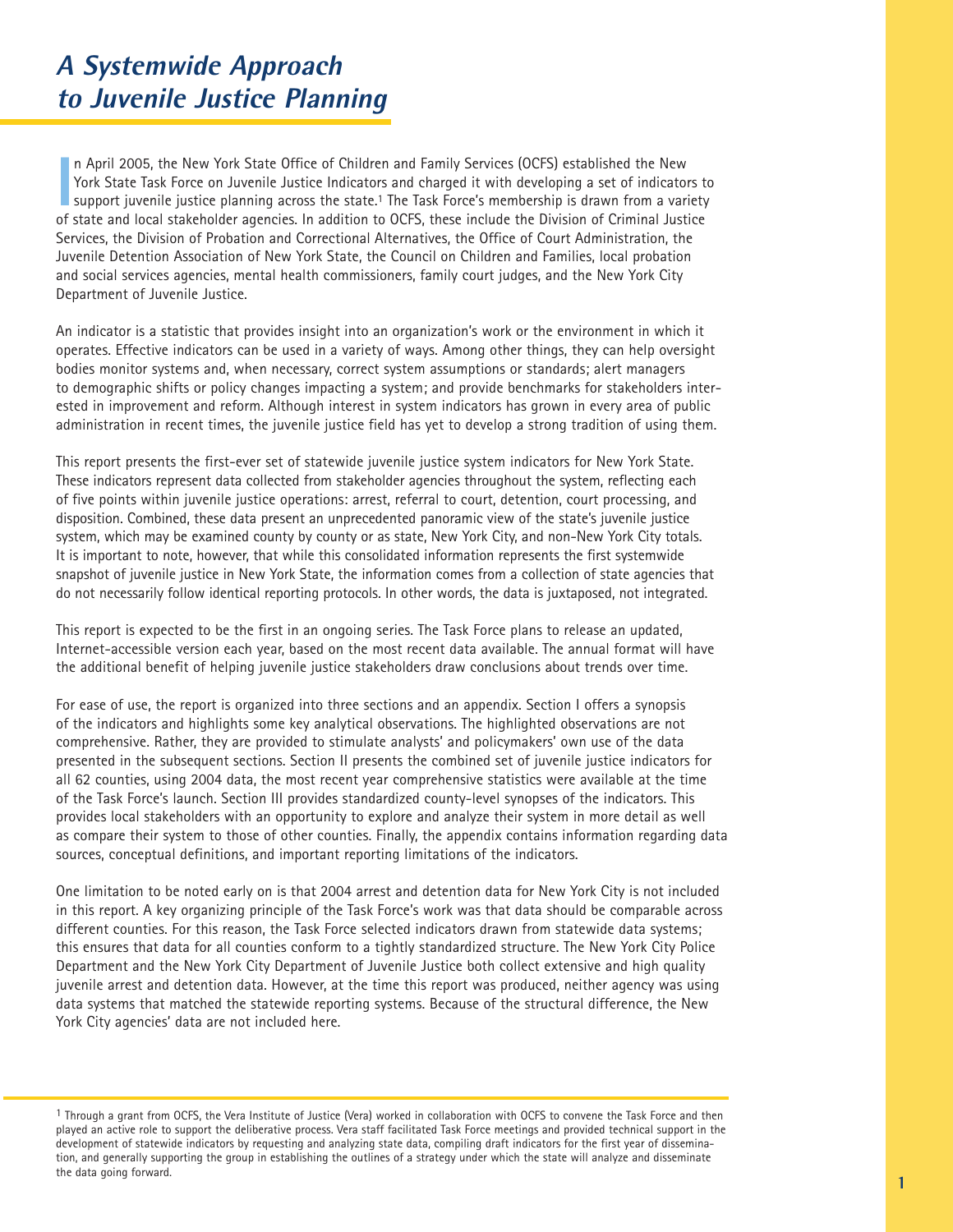## **Section I: Synopsis and Analysis of the Indicators: What Do They Show Us?**

In order to develop indicators that describe the entire juvenile justice system in New York State, the Task Force identified five points in the system that it considers to be central to juvenile justice process and policym n order to develop indicators that describe the entire juvenile justice system in New York State, the Task Force identified five points in the system that it considers to be central to juvenile justice process and policymaking: arrest, referral to court, detention, court processing, and disposition. In New York, as enforcement, probation, detention, family court, and social services. As each of these agencies plays its respective role in responding to young people and their families, it is required to collect and report particular data elements. A wealth of data is therefore housed at numerous juvenile justice agencies in New York State. While local and state officials frequently identify a need for sharing data, it has historically occurred with little regularity. In fact, New York State's juvenile justice data has never before been compiled or disseminated to offer a cross-system overview.

In developing its systemwide set of indicators, the Task Force first assessed the types of juvenile justice data collected and maintained at the state level. Next, out of this available data the Task Force selected discrete indicators in each of the five system points that it deemed would be most helpful for local and state juvenile justice planners. The full list of indicators appears in Section II of this report. The discussion in Section I summarizes the set of indicators that will be available at each system point and highlights some sample analytical observations from the 2004 data.

### **Arrest (data source: DCJS)**

Arrest is the gateway to the juvenile justice system. In New York State, the Division of Criminal Justice Services (DCJS), a multi-function criminal justice support agency, houses juvenile arrest statistics from across the state. Among its many responsibilities, DCJS advises the governor and the director of criminal justice on ways to improve the effectiveness of New York's justice system. It also analyzes statewide justice data, administers federal and state funds earmarked for justice purposes, conducts research on criminal justice issues, and provides training and legal guidance to the state's law enforcement and prosecution communities.

DCJS maintains arrest data in several forms. Its most comprehensive arrest data for juveniles is drawn from Uniform Crime Reports (UCR), a standardized national data collection program through which each state passes its aggregate arrest data (both adult and juvenile) to the Federal Bureau of Investigation. UCR data is aggregated by local law enforcement agencies and submitted monthly to DCJS. It includes 48 crime categories as well as demographic information.

As of the publication of this report, DCJS had UCR juvenile arrest data from all of the state's counties except the five boroughs of New York City. Working with this data, the Task Force recommended the following arrest data be selected as the most useful indicators for juvenile justice officials:

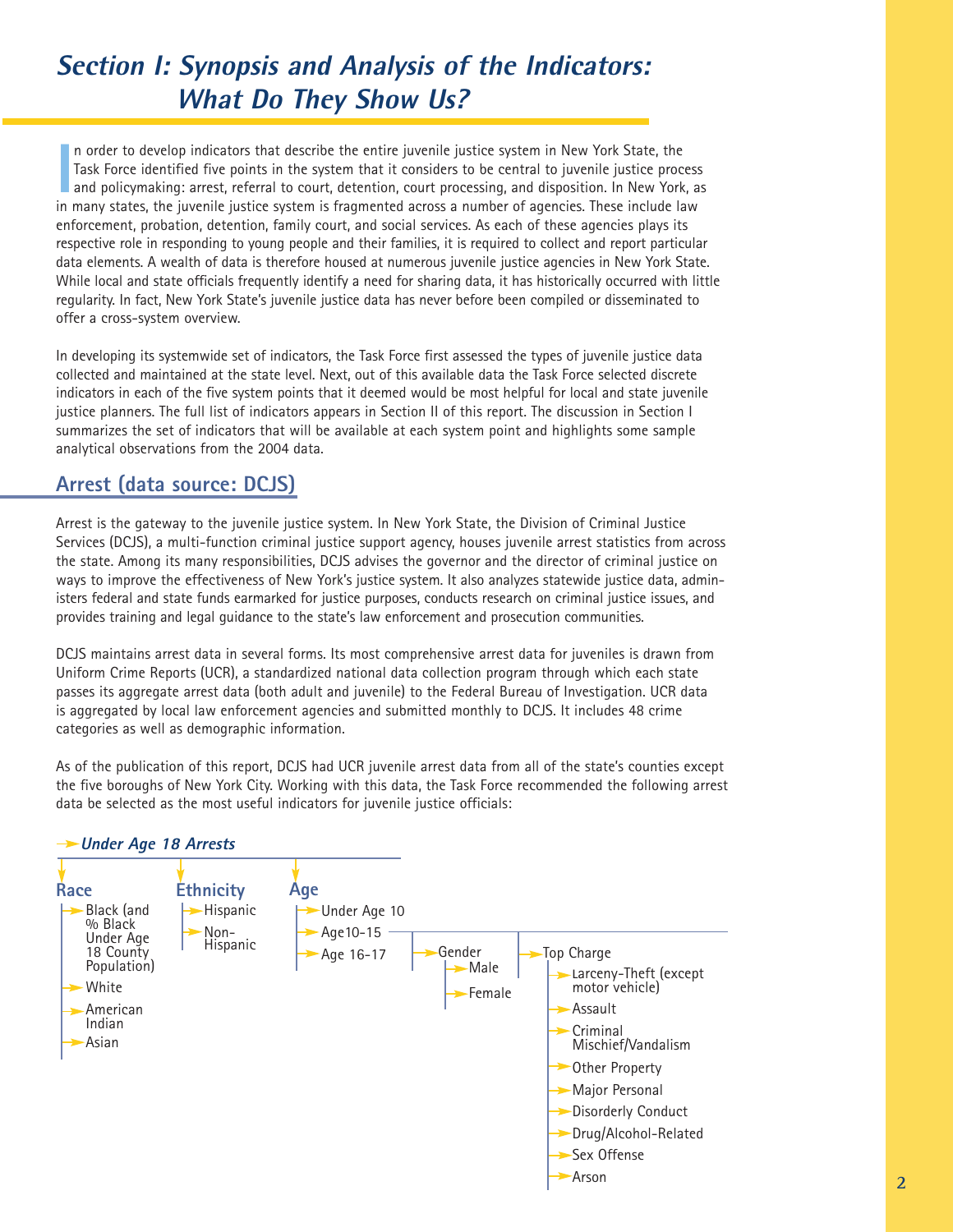Our initial collection of these data suggests the following observations, which we provide as examples to stimulate local stakeholders to examine the data with an eye toward their own needs and concerns.

**1. Juvenile arrest rates vary widely across the state, with many low-population counties exhibiting comparatively higher rates.** 

Juvenile delinquency jurisdiction in New York State ends at age 16.2 In 2004, 22,539 youth between the ages of 10 and 15 were arrested in the state, excluding New York City.3 Rather than compare raw numbers, the Task Force recommended that the indicators reflect arrest rates based on the number of 10- to15-year-olds arrested per 1,000 county residents of the same age.4 As illustrated in Figure 1, these arrest rates vary widely, from a low of 6.54 in Nassau County to a high of 157.22 in Seneca County.



### **Figure 1: Juvenile arrest rates (excluding New York City)**

(For all graphs in this report, counties with populations less than 200,000 are marked with a hollow square; counties with populations equal to or greater than 200,000 are marked with a solid square.)

Counties at the extreme ends of this range have quite different populations. Nassau County has the lowest arrest rate and one of the largest populations in the state, with nearly 1.5 million residents and more than 100,000 youth between the ages of 10 and 15. Other counties with large populations, such as Suffolk and Erie, also have relatively low arrest rates.

In contrast, Seneca County, the jurisdiction with the highest arrest rate, is fairly small and rural, with approximately 35,000 county residents and fewer than 3,000 residents age 10 to 15. Except for Niagara County, every other county with a juvenile arrest rate in the top 10 has a population below 200,000 (Yates, Fulton, Delaware, Chautauqua, Montgomery, Schenectady, Genesee, and Franklin).

**2. Throughout the state, youth of color are disproportionately represented at the point of arrest (as compared to their representation in the general population).** 

As figure 2 illustrates, black youth account for only 11 percent of the general population but nearly 29 percent of all arrests in 2004 (excluding New York City).5 Their greater representation as arrestees,

<sup>2</sup> New York, Connecticut, and North Carolina are the only three states with this age jurisdiction. Connecticut and North Carolina are currently exploring legislation to raise the age of juvenile jurisdiction.

3 Youth under the age of 10 accounted for an additional 926 arrests in 2004—4 percent of juvenile delinquents entering the system that year. Also, the age 10-15 arrests include youth who may be later convicted as Juvenile Offenders (see Penal Law Article § 10.18)—juveniles ages 13-15 who have committed a crime deemed serious enough to merit adult criminal court prosecution.

4 The firm of Woods & Poole produces population estimates for periods between the decennial census years. This report uses 2004 county-level Woods & Poole data in order to calculate rates based on overall population or racial group.

5 The sources cited in this report that include race data use various terminologies—black alone, African American or black, and African American alone. For consistency in the written text, we refer to this racial category as black.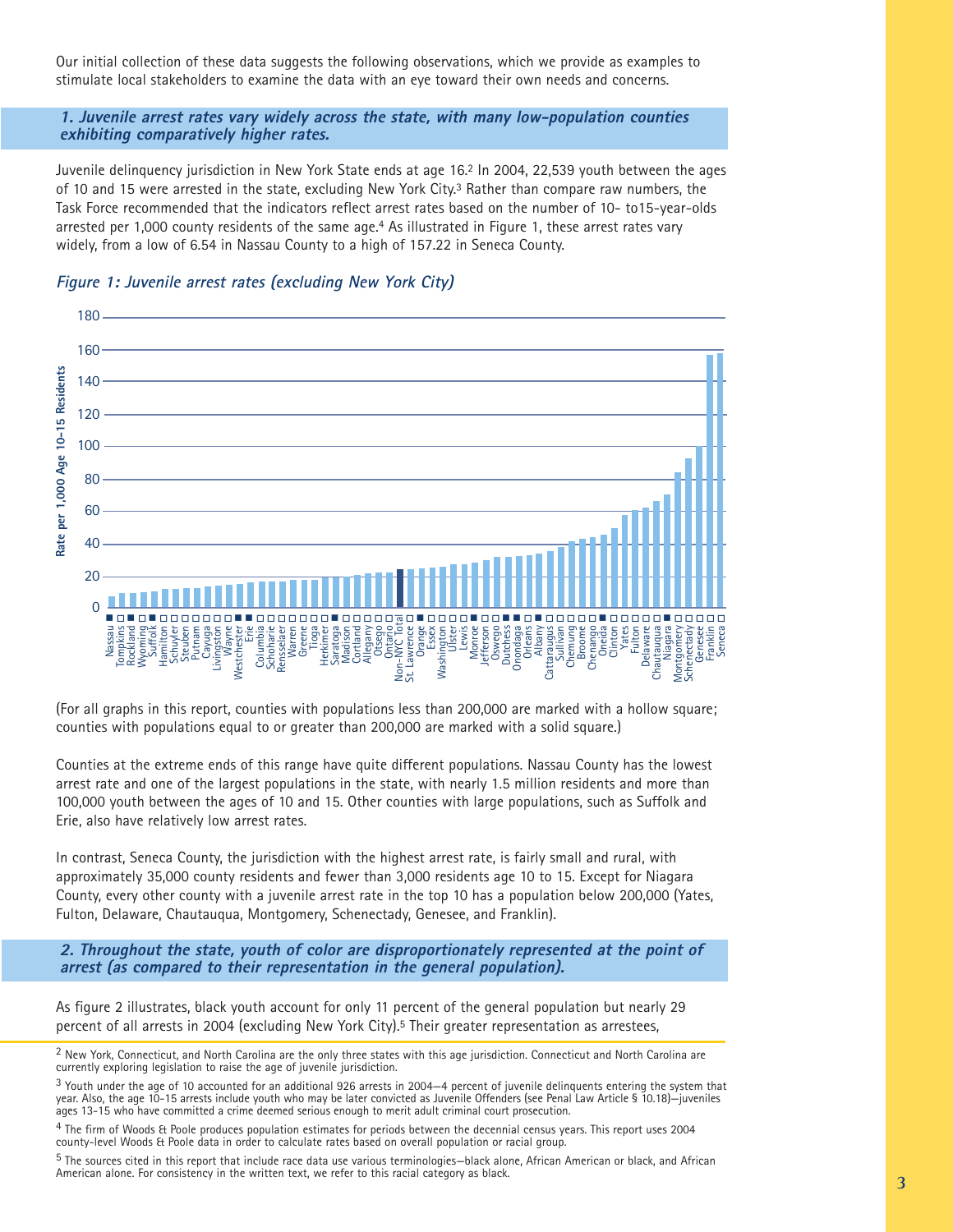a phenomenon referred to as disproportionate minority contact  $(DMC)$ ,  $6$  is prevalent in the indicators statewide.7





Overrepresentation at arrest cannot be attributed to urban jurisdictions or regions with high concentrations of minority residents. As figure 3 shows, disproportion at arrest is evident in all but one county in a selection of 10 counties with populations under 200,000 and 10 counties with populations greater than 200,000. In fact, only four of the state's 62 counties—Franklin, Hamilton, Lewis, and Putnam—do not exhibit minority overrepresentation at arrest.





#### **3. Girls account for nearly 29 percent of age 10 to 15 arrests statewide, with a county range from zero to 42 percent.**

Over the last several years, national data has called attention to a steady increase in the proportion of girls entering juvenile justice systems across the country. <sup>8</sup> In light of this trend, the Task Force

8 According to the most recent national data, the proportion of female juvenile arrests increased from 20 percent in 1980 to 29 percent in 2003. Snyder, H., & M. Sickmund. 2006. Juvenile Offenders and Victims: 2006 National Report. Washington, D.C: United States Department of Justice, Office of Justice, Office of Juvenile Justice and Delinquency Prevention.

#### **Disproportionate Minority Contact (DMC)**

**Jurisdictions across the country are paying more and more attention to the widespread overrepresentation of youth of color in the juvenile justice system, a phenomenon often mirrored in the criminal justice system. Federal attention to this issue began in 1988, when Congress amended the Juvenile Justice and Delinquency Prevention (JJDP) Act of 1974 to require states receiving Part B Formula Grant funding to address what was then defined as disproportionate minority confinement of juveniles (as defined by state law). While no specific interventions were prescribed by the federal government, the amendment mandated that states include in their state plans a description of specific efforts to assess and respond to disproportionate confinement. More generally, the amendment cast a spotlight on an issue that had received little prior attention. In 1992, the Act was once again amended. For the first time, federal funding eligibility was tied to a state's compliance with the requirement. Ten years later, Congress extended the mandate, moving from a sole focus on disproportionate minority confinement to a more expansive focus on disproportionate minority contact at all points of the system, including arrest, court referral, detention, and disposition.**

**In New York State the DMC requirement of the JJDP Act applies to juveniles under 16 years of age in the jurisdiction of the Family Court. This report, however, provides DMC analyses which also include 16- to 17-year-olds who are prosecuted in the criminal court as adults.**

**The Division of Criminal Justice Services (DCJS) is the designated agency in New York responsible for developing the state's comprehensive plan for administering JJDP Formula Grant funds. New York State's current plan includes a strategy to reduce DMC through two primary components. First, DCJS has developed a DMC compliance management effort that includes strategic planning, outreach and training, technical assistance, and statistical monitoring. This effort is directed by a full-time state DMC coordinator. Second, Formula Grant funds are currently supporting four DMC arrest diversion programs in Albany, Syracuse, Rochester, and Niagara Falls. These programs are collaborations between local police and human service agencies to divert young offenders who are about to be arrested for a misdemeanor crime into a service program outside of the traditional juvenile justice system.** 

<sup>6</sup> Disproportionate minority contact additionally affects non-black minorities but in New York State tends to be most pronounced for black youth.

 $7$  Note that these statistics describe the juvenile justice population, as well as offenders ages 16 and 17 who are classified as adults under New York State's Penal Law. In order to comply with federal reporting requirements, New York State limits its official analysis on disproportionate minority contact to juveniles under 16 years of age in the jurisdiction of the Family Court. The reader is cautioned that the inclusion of adults (16- to 17-year-olds) in these present analyses may result in different findings and conclusions than would be obtained in juvenile-only analyses and, therefore, may want to use these data for exploratory purposes only. More rigorous analysis of the complexities of disproportionate minority contact would require further disaggregation by age, jurisdiction, offense type, and other factors.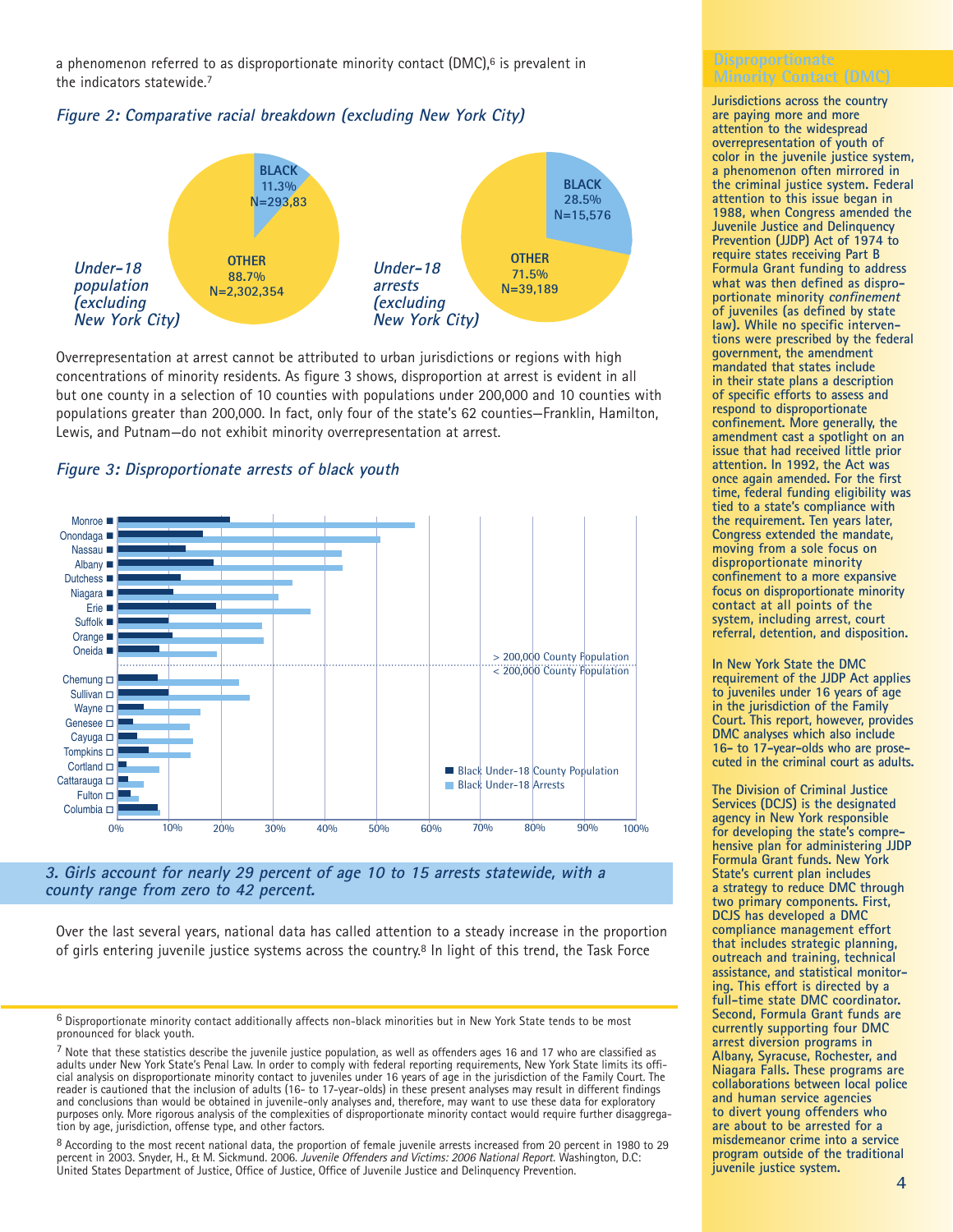felt it was imperative to analyze arrest data by gender in New York State. In 2004, girls accounted for a total of 6,418 (29 percent—mirroring the national percentage in 2003) age 10-15 arrests in the state. Figure 4 indicates that several counties, large and small, exceed that percentage.





### **Referral to Family Court (data source: DPCA)**

The decision to recommend to the local presentment agency (prosecution) that a case be referred to court occurs at probation intake and represents the second critical decision point for arrested youth in the juvenile justice system. By and large, probation officers have discretion to refer alleged juvenile delinquents immediately for court petition or, alternatively, to divert them to services in the community. In making this decision, they often consider the severity of the case, the youth's prior legal history, and the arrestee's previous compliance with diversion services, among many other things. Cases that fall outside the discretion of the probation department and that are statutorily required to go directly to the presentment agency include: the most serious crimes, known as designated felonies; offenses in which the victim or arresting precinct demands court access; and crimes where the offender has previously received diversion services for the same category of offense.<sup>9</sup>

The Division of Probation and Correctional Alternatives (DPCA) supervises county probation department operations and the use of correctional alternative programs throughout the state. DPCA also maintains aggregate data on court referrals for juvenile delinquents.

DPCA's statewide juvenile justice data source is the DPCA-30, which is based on workload reports that local probation departments submit each month. The DPCA-30 summarizes aggregate information regarding probation intakes and court referrals for all 62 counties. DPCA-30 does not track demographic data, however. The Task Force was therefore unable to assess probation intake and court referral rates by demographics through this data source.10

10 In 2005, DPCA distributed an update of the Youth Assessment and Screening Instrument (YASI) software, a screening, assessment, and case planning protocol that is used in 49 of the state's 58 jurisdictions (excluding New York City and eight upstate counties). This software update added a quick report function, which enables counties to readily retrieve YASI information regarding race. DPCA is currently working to integrate the YASI software with Caseload Explorer, a web-based case management information system, which will increase county and state access to individual level PINS and JD demographic data as well as intervention services, and process and outcome information. This integration will also be an important milestone toward developing a real-time data system available for use in all jurisdictions.

<sup>9</sup> Designated felonies include the following acts committed by youth between the ages 13 and 15: murder 1 and 2, kidnapping 1 and 2, arson 1 and 2, assault 1 (and 2, only for youth between the ages 14 and 15 who have had a prior finding by a court of assault 2 or other designated felony), manslaughter 1, rape 1, criminal sexual act 1, sodomy 1, aggravated sexual abuse 1, robbery 1 and 2, and burglary 1 and 2. In addition, the following attempted acts are included as designated felonies for the 13 to 15 age group: murder 1 and 2, kidnapping 1, and burglary 1.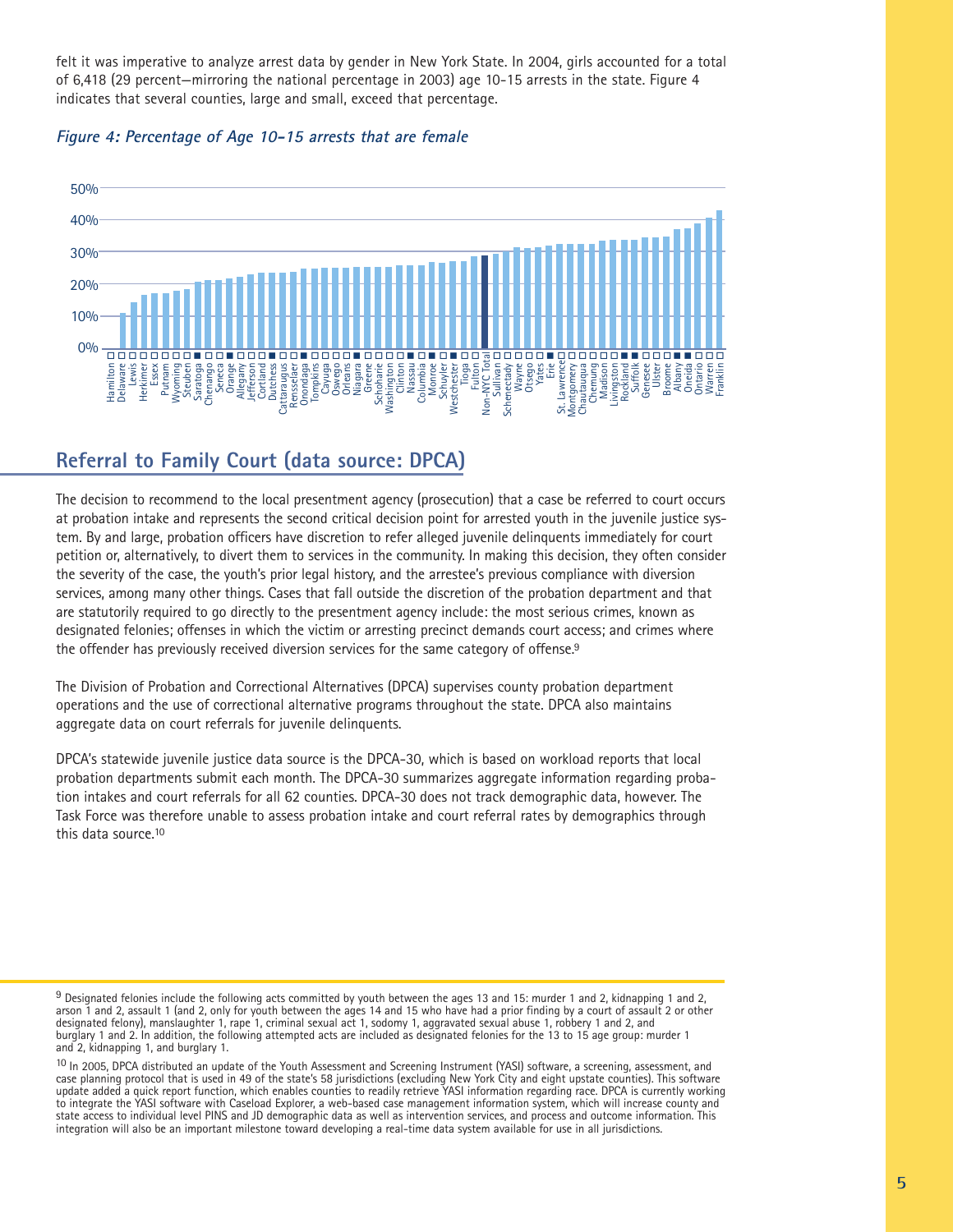Based on an assessment of the available data regarding juvenile probation intakes and court referrals, the Task Force selected the following indicators:

|                    | > JD Referral to Court > PINS Referral to Court |
|--------------------|-------------------------------------------------|
| Intakes (JDs Only) | <b>Cases Referred</b>                           |
| Designated         | for Court Petition                              |
| Felonies           | (PINS Only)                                     |
| Intakes Outcomes   | Referred for Court Petition Immediately         |
| Adjusted           | Referred for Petition After Diversion Attempt   |

Our initial analysis of these indicators suggested the following observation.

**4. The proportion of juvenile delinquency cases that are referred to court—whether immediately or after an attempt at diversion—varies dramatically statewide, from 19 to 91 percent.**

New York State saw 16,137 juvenile delinquency cases referred to court in 2004, or 66 percent of all intakes. Figure 5 shows the percentage of JD probation intakes in each county that resulted in a court referral (with all other cases being adjusted, diverted from court, or closed with the matter not pursued).



#### **Figure 5: Percentage of JD intakes resulting in a court referral**

As with the juvenile arrest rates discussed earlier, rates of referrals to family court range widely, from a low of 19 percent of delinquency intakes referred to court in Otsego County to 91 percent referred to court in Chemung County. While some more populous counties (e.g., Erie, Onondaga, and Suffolk) exhibit relatively low arrest rates, their court referral rates tend to fall on the higher end of the range. Small counties with high relative arrest rates—Seneca County, for example—can also exhibit court referral rates on the high end of the spectrum. Yet Schenectady, another small county with a high arrest rate, refers a relatively low proportion of delinquency intakes to court (33 percent).

The indicators also reveal how cases are referred to court at different points in the intake process. In several counties, including Livingston, Jefferson, Ulster, Queens, Bronx, and New York (Manhattan), the overwhelming majority of referrals occur immediately at the point of intake. Some counties, such as Dutchess, Orange, and Cayuga, have a more significant minority of referrals occurring after a preliminary attempt at diversion. And in Nassau County, well over half of all court referrals occur after attempted diversion. **<sup>6</sup>**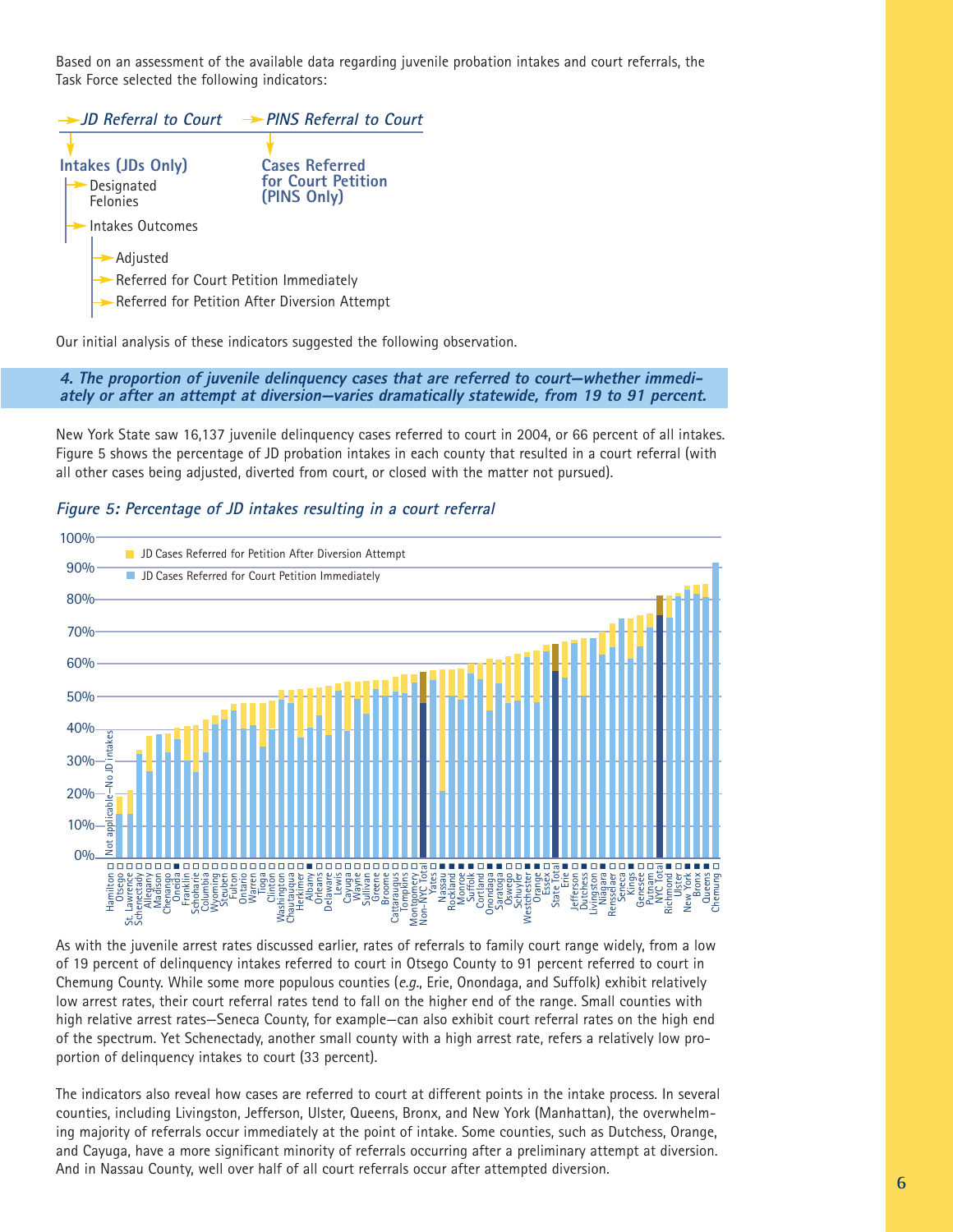### **Detention (data source: OCFS)**

The decision to incarcerate an arrested youth prior to adjudication, whether in a secure or non-secure juvenile detention facility, is one of the most critical decisions in the juvenile justice system.11 Pre-trial detention primarily occurs at one of two points: after court hours if the arresting officer recommends immediate detention and the detention facility authorizes the stay; or during court hours as a result of a judicial order.

Research findings indicate that a stay in a detention facility may increase the chances that a youth will further penetrate the juvenile justice system, even after controlling for other factors.<sup>12</sup>

The Office of Children and Family Services (OCFS) is the primary agency responsible for maintaining juvenile detention data in New York State. These data are housed in the agency's newly designed Juvenile Detention Automated System (JDAS). As of the writing of this report, all counties except the five New York City boroughs submit data to JDAS.

The Task Force identified the following juvenile detention indicators:

### **JD Secure Detention / JD Non-Secure Detention / PINS Non-Secure Detention**



#### **JO Secure Admissions**

These indicators suggested the following sample observations concerning the detention phases of the juvenile justice system.

11 There are nine secure juvenile detention facilities in New York state, located in seven jurisdictions: Albany, Erie, Monroe, Nassau, Onondaga, Westchester, and New York City. Counties that do not have their own secure option rely on out-of-county detention facilities. In addition, there are more than 40 non-secure detention facilities across the state. Most counties have one or two non-secure facilities, often group homes that provide beds solely to the county. These facilities are typically privately run and staffed.

12 Holman, B., & J. Ziedenberg. 2006. The Dangers of Detention: The Impact of Incarcerating Youth in Detention and Other Secure Facilities. A Justice Policy Institute Report. Washington, DC: Justice Policy Institute.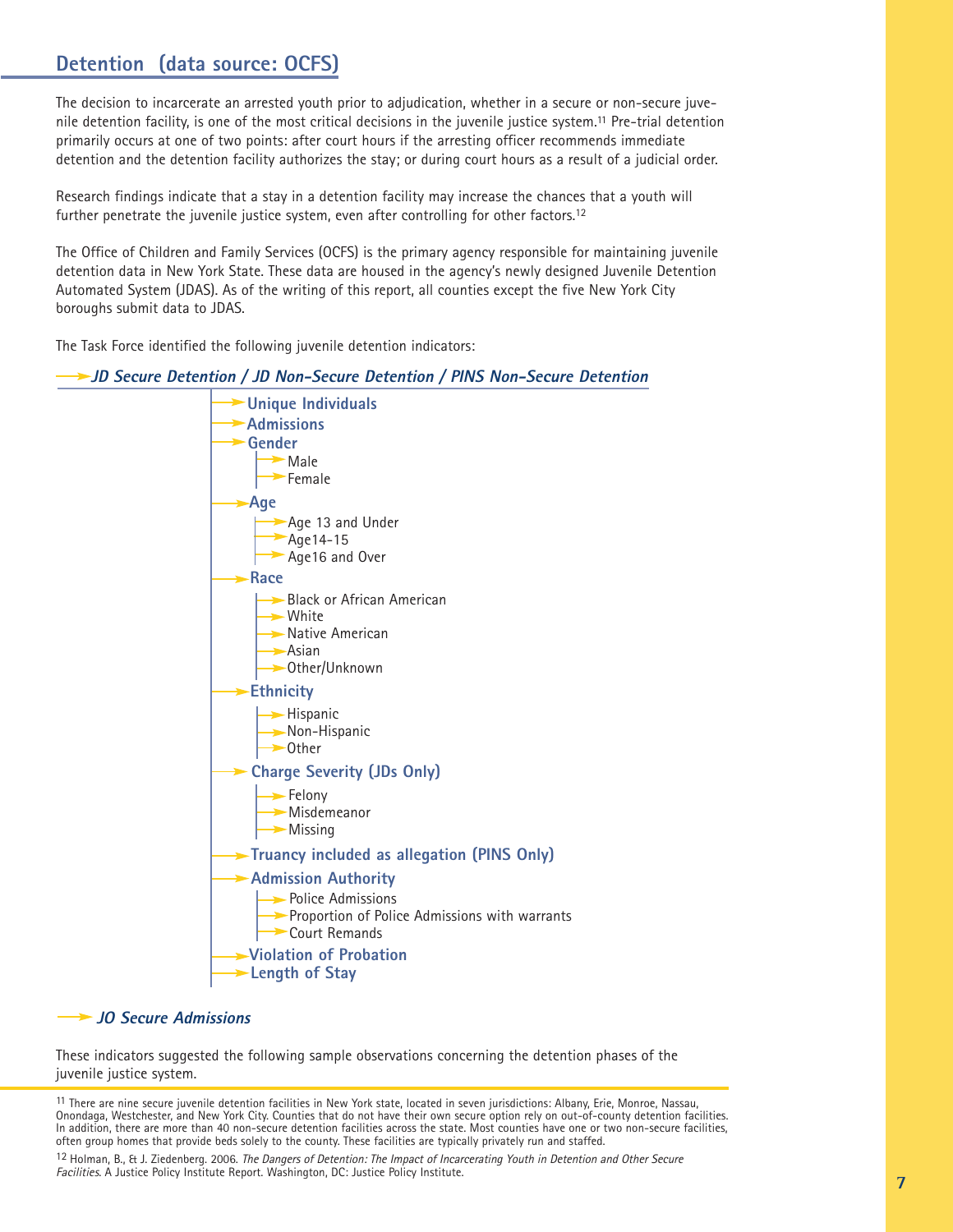#### **5. The highest rates of JD secure detention use are clustered in, but not limited to, large counties that have a secure facility in their jurisdiction.**

OCFS recorded a total of 2,985 JD admissions to secure detention in 2004 (excluding New York City). As figure 6 shows, counties that house secure facilities (marked with an asterisk) account for 74 percent of secure detention admissions statewide.13 These same counties account for only 42 percent of the state's juvenile population.14

#### **Figure 6: JD secure detention admission rates**



This suggests that the proximity of a detention facility may drive pretrial decisions. It is worth noting, however, that a handful of counties without a secure facility in their jurisdiction, including Schenectady, Livingston, and Oneida, also have relatively high usage of secure detention for their JD population, particularly as compared to counties of similar size.

**6. The disproportionate representation of black youth increases as youth advance through the juvenile justice system.** 

The indicators reveal that from the point of arrest to the point of detention, the proportion of black youth in the system increases. As figure 7 shows, black youth accounted for 55 percent of all JD secure detention admissions in 2004, even though they represented 29 percent of juvenile arrests and only 11 percent of the state under-18 population. (All three of these figures exclude New York City.)





13 The JD secure detention rate is calculated based on the number of admissions of JD youth residents in that county to a secure detention facility (which may be elsewhere) per 1,000 county residents between the ages of 10 and 17.

14 Juvenile population is defined here as youth between the ages of 10 and 17.

#### **New York State Juvenile Detention Technical Assistance**

**Beginning in early 2005, OCFS funded the Vera Institute of Justice to help designated counties across the state of New York reform their juvenile detention policies. With this funding, local officials in four jurisdictions with high rates of secure detention—Albany, Erie, New York City, and Onondaga have begun to reexamine their juvenile detention policies and practices with the goal of identifying viable alternatives for young people who may not need to remain in custody. Each of the four jurisdictions is developing its own objective risk assessment instrument to guide local detention decisions and is implementing an array of community-based alternatives to detention.**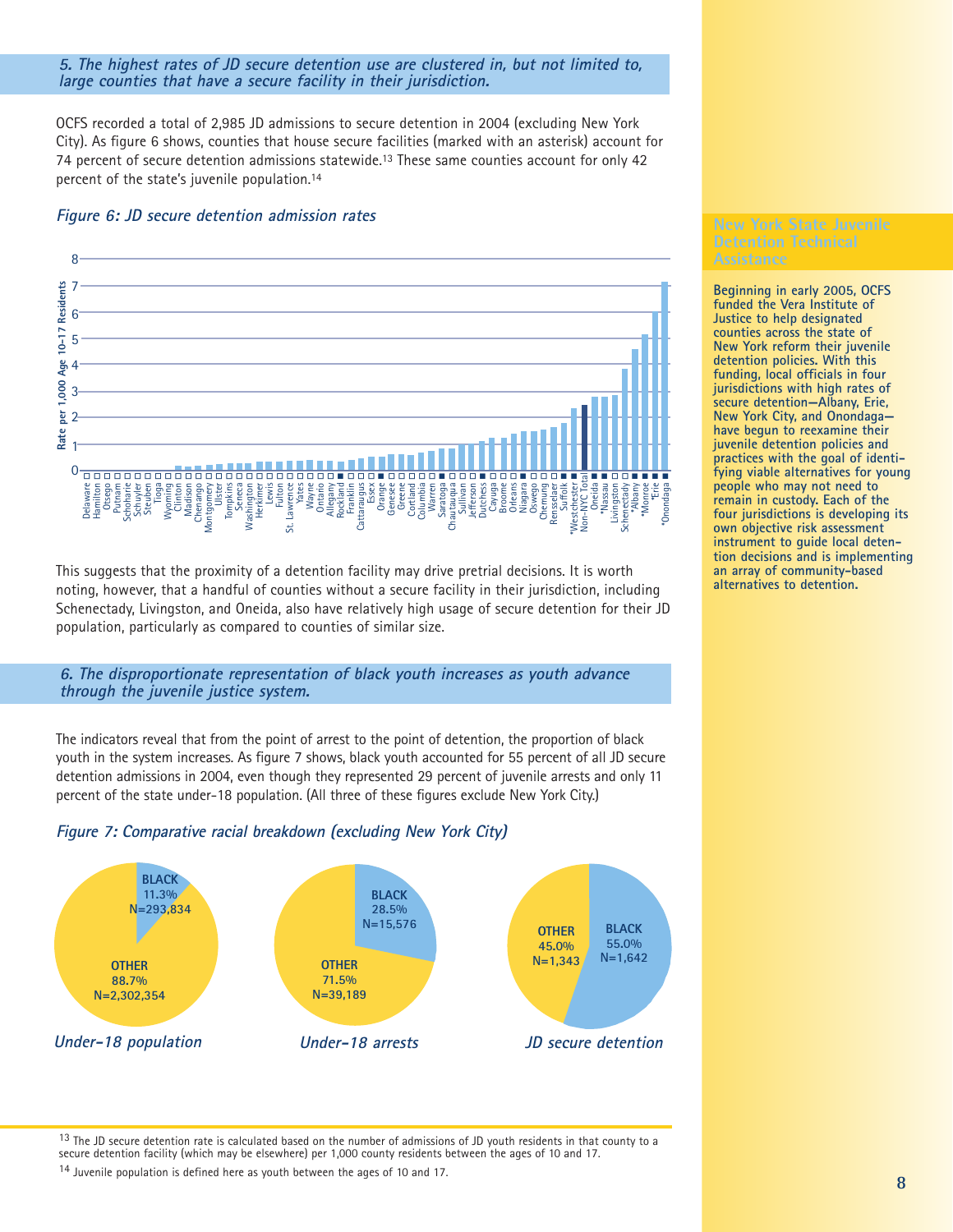In the 10 counties with the highest secure detention rates for juvenile delinquents, overrepresentation steadily increases from arrest to detention, as illustrated by figure 8. These New York State DMC data mirror national statistics.15



### **Figure 8: Disproportionate minority contact (DMC), arrest to JD secure detention**

### **Court Processing (data source: OCA)**

PINS Non-Secure

Family court cases go through a series of court processes, including arraignment, fact-finding, adjudication, and disposition. Some cases take longer to move through this process than others. The span of time that elapses from the start of the court process to the end can have a significant effect on both the youth and the outcome of the case.

The Office of Court Administration (OCA) is the administrative arm of the court system and tracks and houses data relating to all juvenile justice court cases in New York State. It was established by and functions under the auspices of the chief administrative judge, who is responsible for supervising the administration and operation of the trial courts. The Universal Case Management System (UCMS) is OCA's comprehensive, centralized database. UCMS collects information about all docketed cases, including records of court events, their purpose  $(e.g.,$  first appearance, trial, and disposition), and their outcomes. Race, ethnicity, and gender data are not available in UCMS.

All 62 New York Counties enter data directly into UCMS. Based on the available data, the Task Force selected the following court processing indicators:

**Persons in Need of Supervision (PINS)** 

**Persons in Need of Supervision (PINS)—status offenders, or youth who enter the juvenile justice system for non-criminal behavior such as truancy, "incorrigibility," or running away—are an important factor in the juvenile justice system in New York State.**

**Effective April 1, 2005, New York State's Family Court Act was amended to enhance diversion requirements for PINS cases, discourage the filing of PINS petitions, and narrow the circumstances under which PINS youth may be detained. On the heels of these legislative changes, local officials across the state are exploring strategies for responding to PINS cases outside the courtroom and in community-based alternatives.** 

**The 2004 juvenile justice indicators included in Section II of this report offer counties a snapshot of how local PINS systems were operating prior to the legislative reforms. In future versions of this report, stakeholders will be able to consider the extent to which change is occurring and identify further areas for analysis.** 

**In many counties, PINS non-secure detention rates tend to be significantly higher than the combined secure and non-secure detention rates for Juvenile Delinquents** 

**New York State statute limits the detention of PINS to non-secure facilities.**16 **In 2004, a total of 5,038 PINS non-secure detention admissions were recorded across the state (excluding New York City). As illustrated below, this figure exceeded the number of JD secure and non-secure detention admissions combined.** 

> **PINS Non-Secure Detention Admissions 54% N=5,038 JD Secure JD**

**Detention Admissions 32% N=2,985 Non-Secure Detention Admissions 14% N=1,282**

<sup>15</sup> Recent research shows that youth of color account for approximately two-thirds of juveniles in public detention facilities<br>across the nation, twice their national proportion. Cose, E. (September 2005). "Race and Redem across the nation, twice their national proportion. Cose, E. (September 2005). "Race and Redemption." The American Prospect.

16 New York City does not use non-secure detention facilities for PINS cases; rather, the city's Administration for Children's Services is responsible for PINS cases that are remanded prior to adjudication.<br>.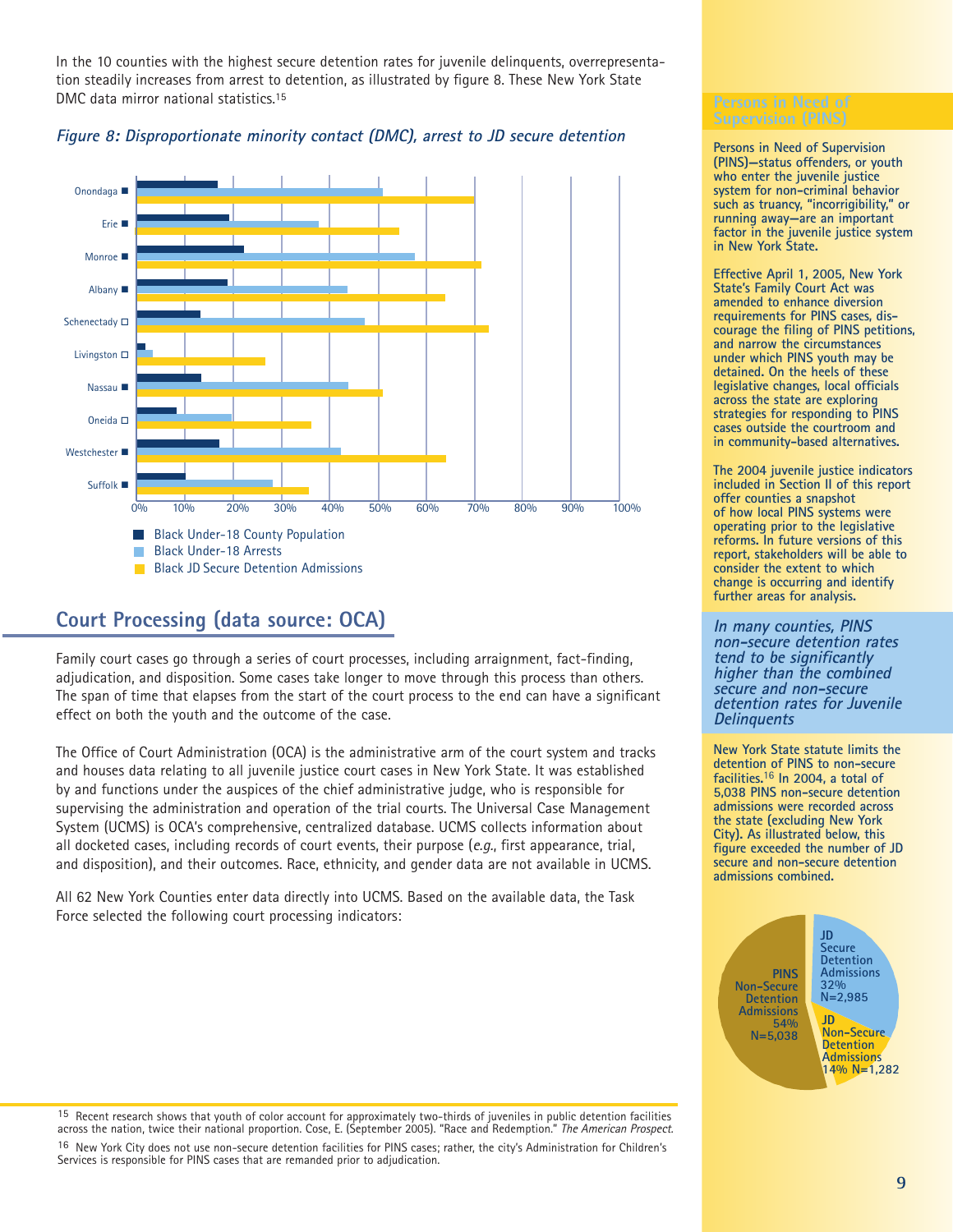

From these data, we were able to draw the following observations:

**7: Median case processing times (from petition to disposition) in juvenile deliquency original court petitions vary widely from county to county, from 22 to 120 days.**

In analyzing the median days between petition and disposition across the state, both large and small counties fall on various points of the spectrum, as figure 10 shows.





Many of the counties with shorter court processing times, such as Delaware, Tioga, Putnam, Chautauqua,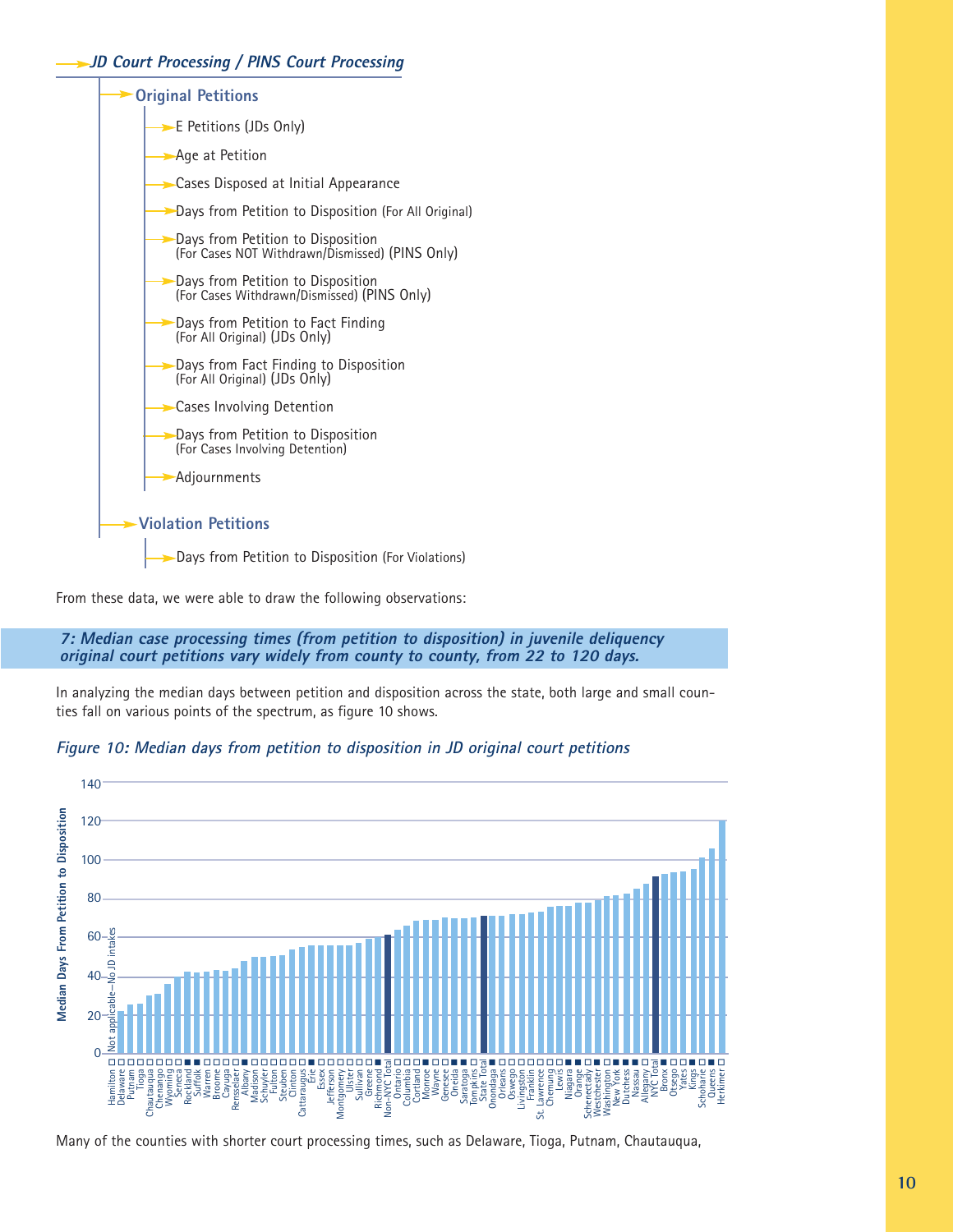Chenango, Wyoming, and Seneca, dispose of a significant proportion of cases (between 30 and 47 percent) immediately at the initial court appearance.

The full set of indicators (see Section II) allows counties to differentiate between the median court processing time from petition to fact-finding (adjudication) and from fact-finding to disposition. This more detailed data lets officials better understand where the bulk of their court processing time is occurring. For most counties, it is in the period between fact-finding and disposition.

#### **8. The number of JD adjournments may drive court processing time.**

Figure 11 provides an analysis of the average number of court adjournments for all 62 counties, according to their court processing time.

#### **Figure 11: Average number of JD adjournments (with counties arranged from shortest to longest court processing time)**



No definitive pattern is exhibited. However, it appears that many counties with longer court processing times, such as Queens, Brooklyn, the Bronx, and Nassau, show a higher average number of court adjournments. This suggests that in some jurisdictions adjournment frequency may drive court processing times.17

### **Disposition (data sources: OCA and OCFS)**

Judges may dispose of a case in a number of ways. The case may result in a withdrawal or dismissal, a discharge on a conditional basis (JDs only), an adjournment in contemplation of dismissal, a period of probation supervision, or an out-of-home placement to the custody of either OCFS or a local social services department.

The Office of Court Administration (OCA) and the Office of Children and Family Services (OCFS) both maintain data relating to these outcomes. OCA's Universal Case Management System (UCMS) tracks juvenile justice case dispositions across the state. It does not, however, include data on gender, race, or ethnicity. On the other hand, OCFS's periodic STATSPOP file18 documents JDs and juvenile offender/youthful offenders placed in OCFS

<sup>&</sup>lt;sup>17</sup> Adjournments can be requested by a number of constituencies involved in the case, including social services, defense, prosecutors, judges, and probation.

<sup>18</sup> STATSPOP is extracted from the KIDS database maintained by OCFS.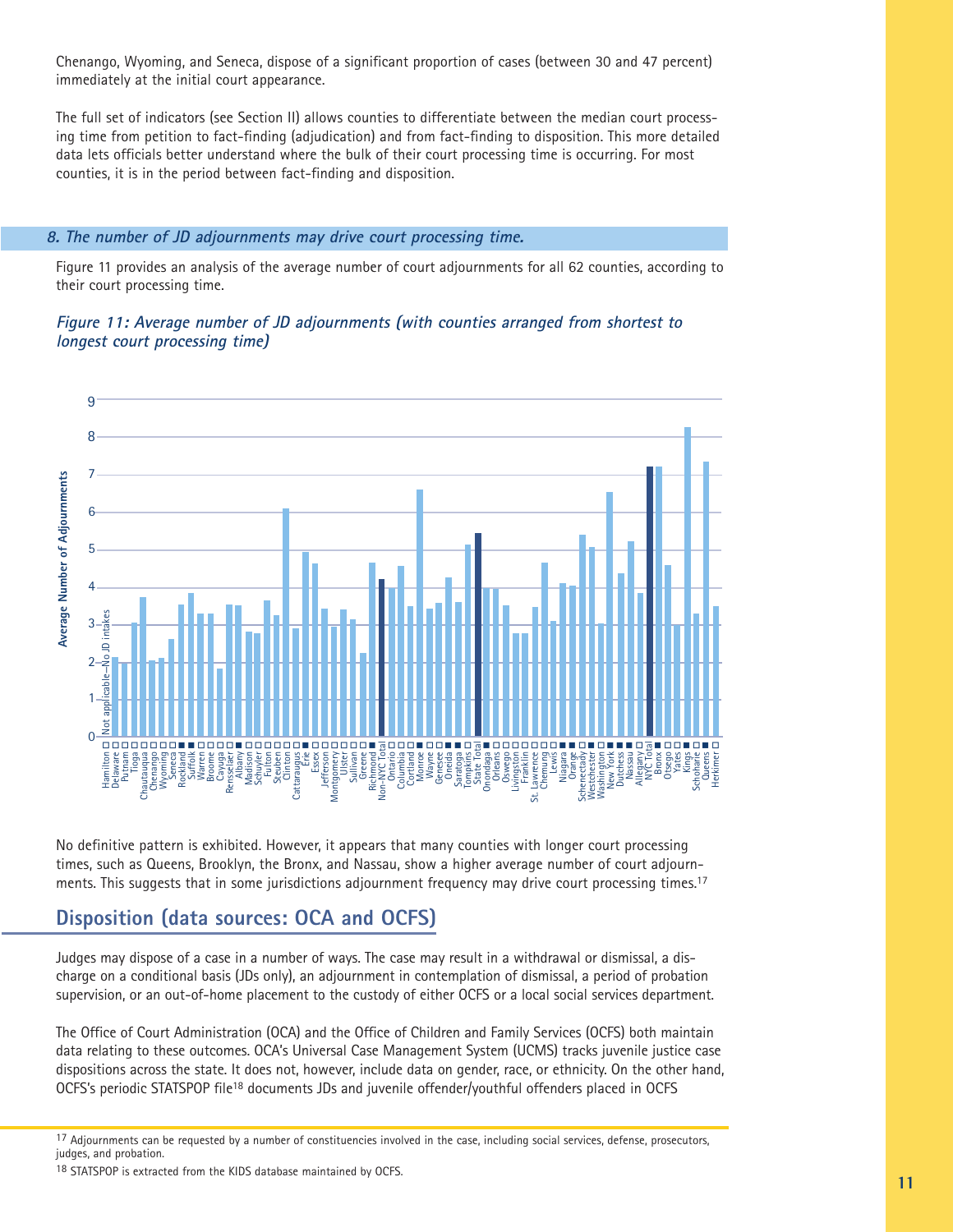custody only (as opposed to those held in local custody) and includes demographic information.19

Based on available data from these two sources, the Task Force established the following disposition indicators:



The disposition indicators lead to the following initial observations:

**9. JD placement rates range widely across the state with no obvious pattern exhibited based on county size.**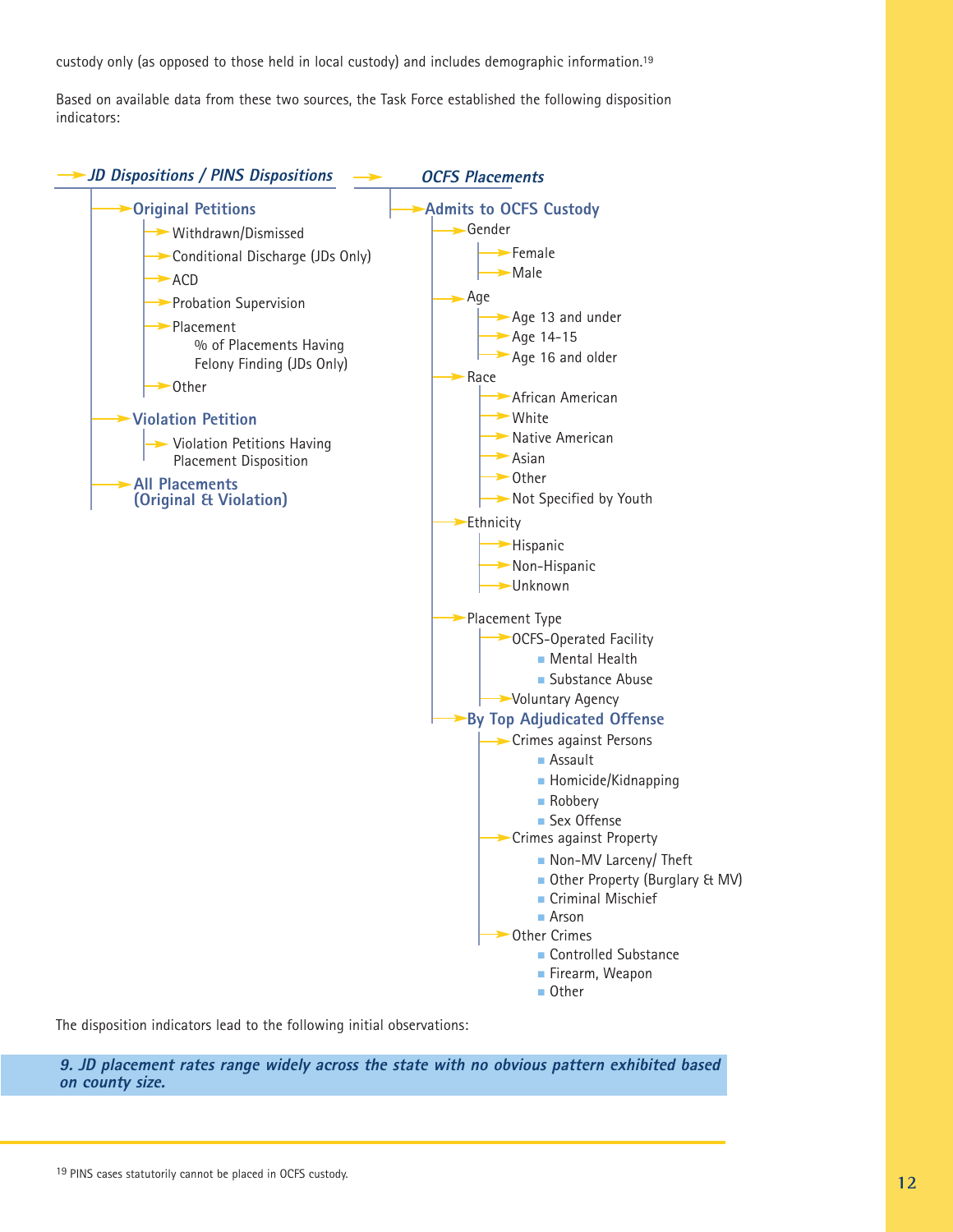With original and violation petitions combined, a total of 3,059 JD petitions resulted in out-of-home placement in 2004. Figure 12 presents the county-specific rates.20

### **Figure 12: JD placement rates**



The 10 counties with the highest JD placement rates are fairly evenly split between large counties and small counties. Counties falling on the low end of the spectrum show similar diversity in population size.

**10. In large counties, the proportion of JD placements (from original court petitions) that involve a felony adjudication ranges from 36 to 73 percent.** 

Counties with more than 200,000 people tend to have the highest number of JD placements, if not the highest rates. Figure 13, which focuses on the 18 largest counties (by population), provides an overview of the percent of JD placements (from original court petitions only) that included a felony adjudication.





 $^{20}$  The JD placement rate is calculated based on the number of placement dispositions of JD original or violation petitions per 1,000 county residents between the ages of 10 and 17.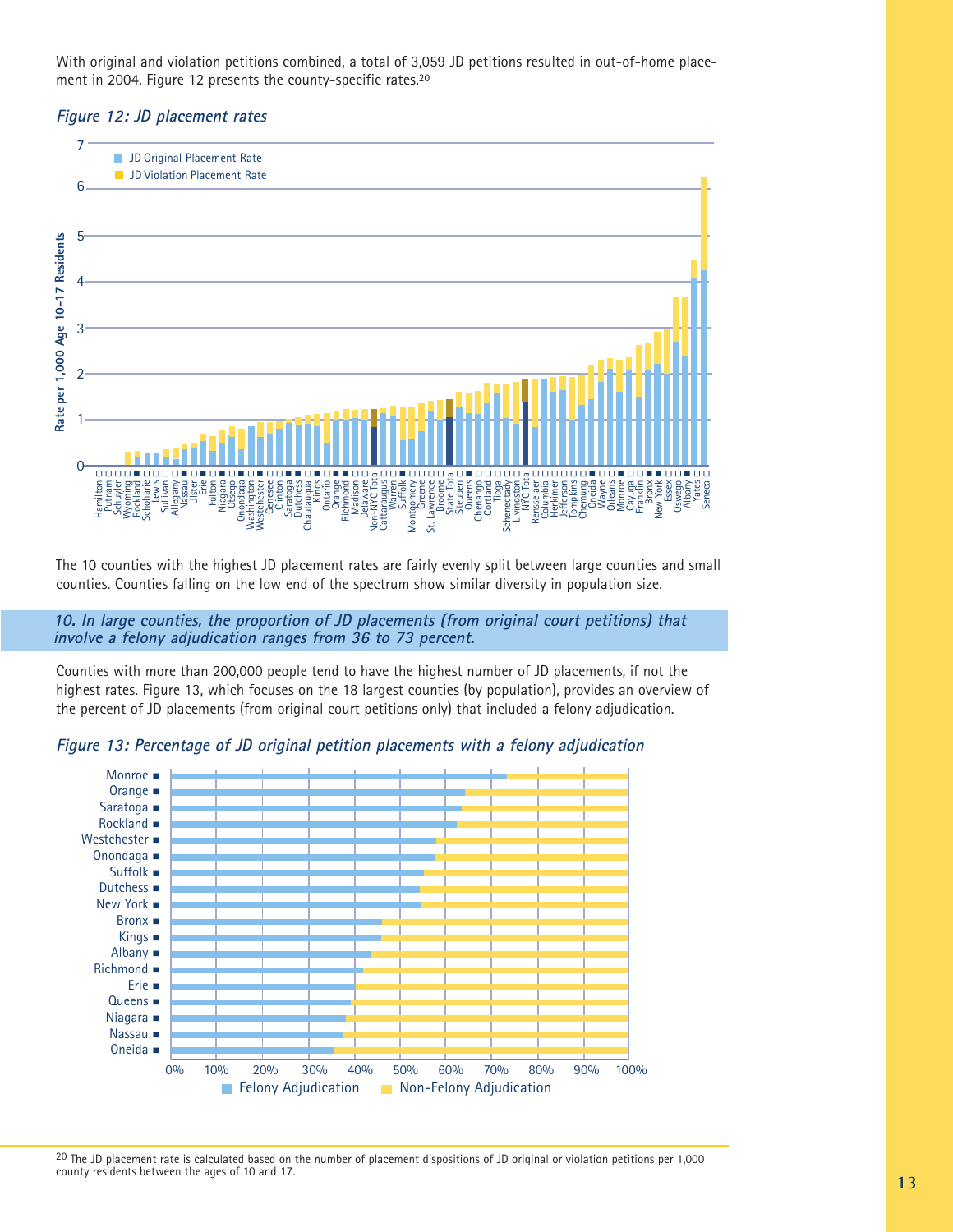The rate of original petition placements resulting from a felony adjudication varies widely. In nine of the 18 counties—Oneida, Nassau, Niagara, Queens, Erie, Richmond, Albany, Kings (Brooklyn), and the Bronx—less than half of all JD original petition placements include a felony adjudication.

**11. Counties with the highest number of OCFS placements show significant disproportionate minority contact.** 

OCFS data offers a view of placements that fall under state custody (as opposed to local custody). In 2004, a total of 2,104 OCFS custody placements were recorded across the state. Large counties exhibit the highest numbers.

Figure 14, which displays the 10 counties with the highest OCFS placement rates, compares the percentage of placements who are black to the percentage of black youth in the same age range (10 to 17) in the general population.





Wide overrepresentation of black youth is exhibited in each of the 10 counties.

Although comparable racial data for arrests and detentions are not available for the New York City jurisdictions, a systemwide perspective is available for the remaining five counties—Suffolk, Monroe, Nassau, Onondaga, and Oneida. Figure 15 focuses on these five counties and demonstrates black youths' growing profile as a percentage of the population in each successive stage of the juvenile justice system, from arrest, to JD secure detention, to OCFS placement.



**Figure 15: Disproportionate minority contact in arrest, JD secure detention, and OCFS custody**